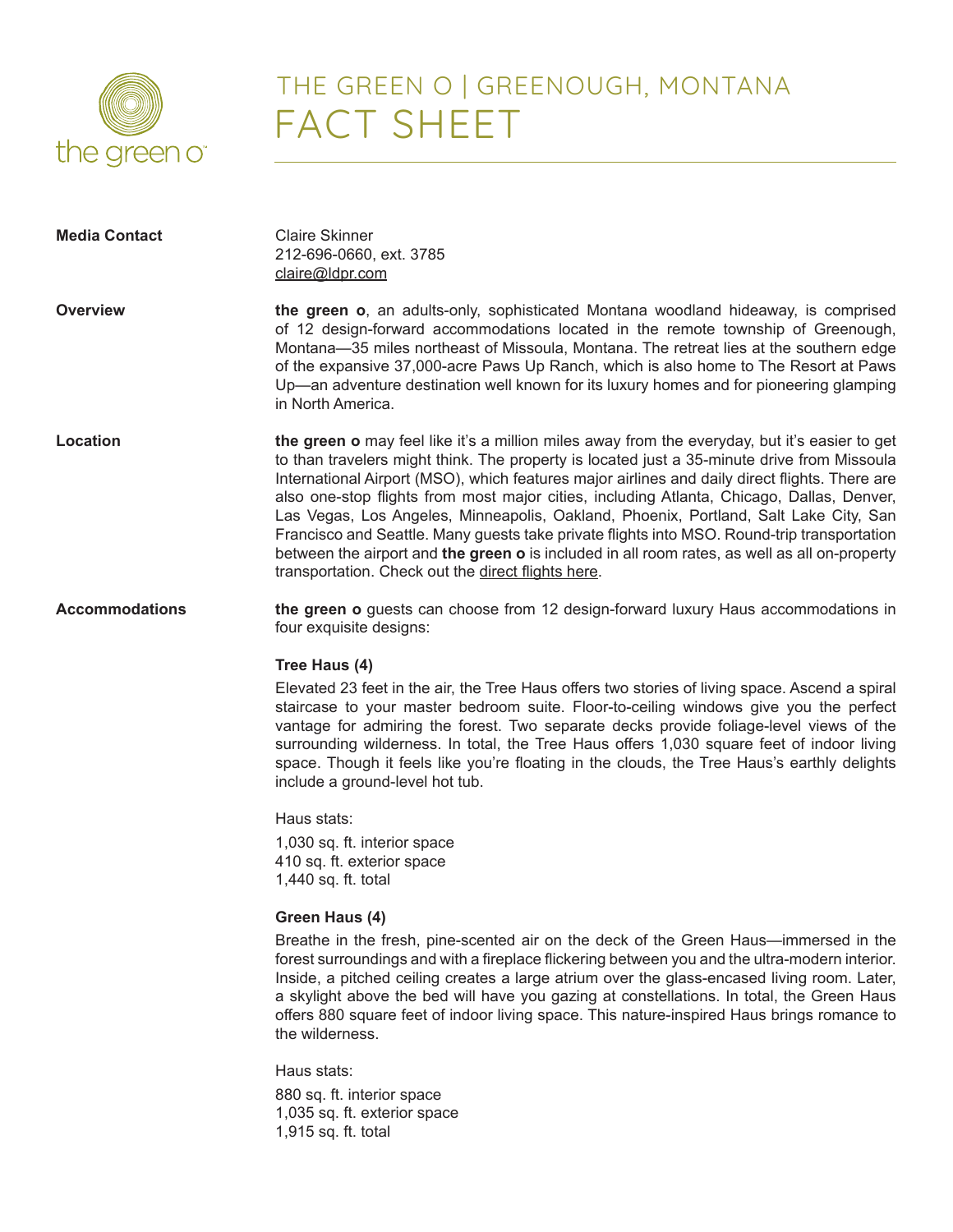

### THE GREEN O | GREENOUGH, MONTANA FACT SHEET

### **Round Haus (3)**

The stylish Round Haus gives you license to wander. Its edgy design is a result of its curves. Both its living room and bedroom offer 180-degree window views, situating couples right in the center of the forest. In total, the Round Haus offers 918 square feet of indoor living space.

Haus stats:

918 sq. ft. interior space 767 sq. ft. exterior space 1,685 sq. ft. total

### **Light Haus (1)**

Ignite your sense of wonder with a stay in the Light Haus. The bump-out windows let the stars shine through the branches and into your bedroom. Pine foliage provides privacy while you soak in your hot tub on the inviting outdoor deck. With two glowing fireplaces, the Light Haus will warm your heart. In total, the Light Haus offers 1,080 square feet of indoor living space. Roast a few s'mores, then fall asleep in the moonlight.

Haus stats:

1,080 sq. ft. interior space 830 sq. ft. exterior space 1,910 sq. ft. total

Each Haus offers the following amenities:

- Floor-to-ceiling windows
- Indoor/outdoor living space and a deck with outdoor hot tub
- Comfortable beds with down duvet comforters and pillows, known as *The Last Best Bed*®
- Luxurious bathrooms, sumptuously thick bath towels and robes and a selection of lotions, toiletries and bath salts
- Ultramodern eco-kitchens w/in-drawer refrigeration
- Complimentary Wi-Fi
- Unparalleled forest views

**Dining** and at the center of **the green o** is a freestanding private restaurant venue (the Social Haus), including a lounge area, a dining area, an open kitchen concept and panoramic views of the unspoiled forest. With menus that will change frequently, sometimes daily, **the green o** kitchen serves small, shareable plates, with nourishing entrees and artful desserts created by Executive Chef Brandon Cunningham and James Beard Award-nominated Pastry Chef Krystle Swenson. Meals will be focused around creative and healthy ingredients and include a rich variety of seasonal favorites. The property's nightly rates for each accommodation listed are inclusive of three meals per day per person, as well as nonalcoholic beverages and house wine, beer and liquor with lunch and dinner. Breakfast, lunch and dinner are served daily at **the green o** and The Resort's various restaurants.

**Events the green o** offers an assortment of intimate events exclusive to the property throughout the year catering to a variety of interests from food and wine to music and art. A full list can be found [here.](https://www.thegreeno.com/events/)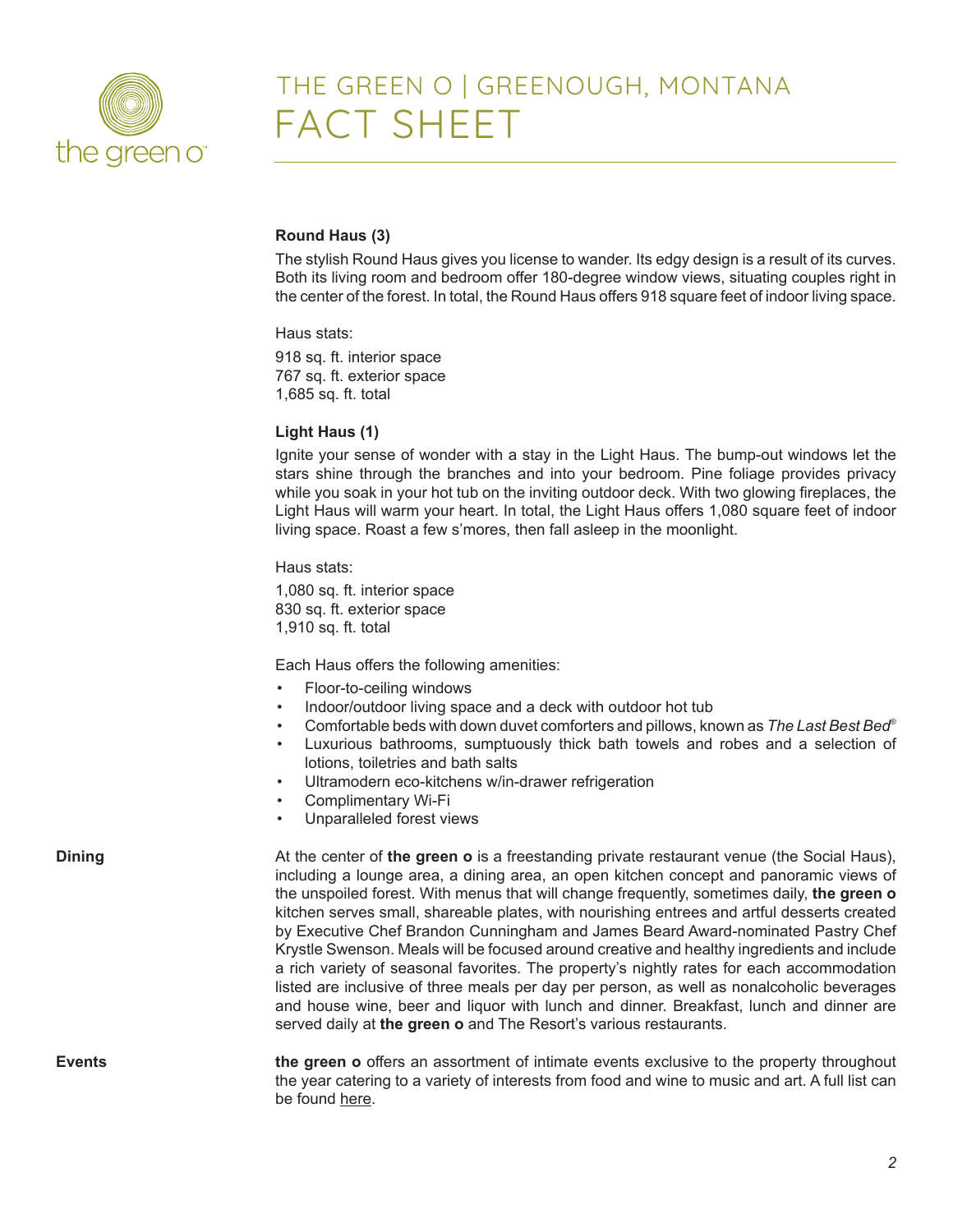

# THE GREEN O | GREENOUGH, MONTANA FACT SHEET

| <b>Sustainability</b>                | the green o was designed to help guests celebrate the scenic beauty and flora and<br>fauna of the Montana timberland. Furthermore, building sites were identified that would<br>accommodate the construction of each Haus without cutting down trees or disturbing the<br>land. Other sustainability initiatives include: construction method used to raise each Haus off<br>natural forest floor, rooftop decks to showcase surrounding forest canopy, a restaurant with<br>farm-to-table dining, no gas vehicles allowed on property, lighted walking trails, mountain<br>bikes provided to each Haus and special eco-friendly lighting systems.                                                                                                                                                                                                                                                                                                                                                                                                                                                                                                                                                                                                                                                                                                                                                                                                                                                                                                                                                                                                                                                                                                                                                                                                                                                                                                                                                       |
|--------------------------------------|----------------------------------------------------------------------------------------------------------------------------------------------------------------------------------------------------------------------------------------------------------------------------------------------------------------------------------------------------------------------------------------------------------------------------------------------------------------------------------------------------------------------------------------------------------------------------------------------------------------------------------------------------------------------------------------------------------------------------------------------------------------------------------------------------------------------------------------------------------------------------------------------------------------------------------------------------------------------------------------------------------------------------------------------------------------------------------------------------------------------------------------------------------------------------------------------------------------------------------------------------------------------------------------------------------------------------------------------------------------------------------------------------------------------------------------------------------------------------------------------------------------------------------------------------------------------------------------------------------------------------------------------------------------------------------------------------------------------------------------------------------------------------------------------------------------------------------------------------------------------------------------------------------------------------------------------------------------------------------------------------------|
| Experiences<br>(Mind, Body, Spirit): | Outdoors, guests will be invited to push the limits of their bodies, minds and spirits by<br>engaging in 50+ thrilling activities to more centering pursuits. the green o is a hidden gem<br>designed for adults seeking the perfect blend of adventure and serenity.                                                                                                                                                                                                                                                                                                                                                                                                                                                                                                                                                                                                                                                                                                                                                                                                                                                                                                                                                                                                                                                                                                                                                                                                                                                                                                                                                                                                                                                                                                                                                                                                                                                                                                                                    |
|                                      | the green o's guests also have access to the Paws Up Ranch, which is set on 37,000 acres<br>of Montana wilderness and home to 100+ miles of trails and 10 miles of the Blackfoot River,<br>offering unlimited opportunities for outdoor adventures.                                                                                                                                                                                                                                                                                                                                                                                                                                                                                                                                                                                                                                                                                                                                                                                                                                                                                                                                                                                                                                                                                                                                                                                                                                                                                                                                                                                                                                                                                                                                                                                                                                                                                                                                                      |
|                                      | Available wilderness adventures include:                                                                                                                                                                                                                                                                                                                                                                                                                                                                                                                                                                                                                                                                                                                                                                                                                                                                                                                                                                                                                                                                                                                                                                                                                                                                                                                                                                                                                                                                                                                                                                                                                                                                                                                                                                                                                                                                                                                                                                 |
|                                      | Archery: Our archery range consists of 10 different stations set in the woods, along<br>with two elevated platforms to simulate a tree stand.<br>ATV tours: The property offers a variety of Montana ATV adventures, from scaling<br>$\bullet$<br>mountains like they're molehills and slicing through streams to powering through brush<br>and even cruising through a ghost town.<br>River adventures: Kayak, canoe and raft floats down the Blackfoot River await.<br>$\bullet$<br>Cattle drives: Novice and advanced riders alike will join with seasoned ranch hands to<br>$\bullet$<br>drive a herd of cattle for the experience of a lifetime.<br>Fly-fishing: The property is an angler's retreat located within the "golden triangle" of<br>$\bullet$<br>western trout fly-fishing. It boasts a creelful of legendary rivers on property or nearby.<br>Hiking: Paws Up Ranch has more than 25 miles of designated hiking trails on property.<br>$\bullet$<br>Horseback riding: Lessons, clinics, grooming/feeding and organized rides are<br>$\bullet$<br>available.<br>Island Lodge at Salmon Lake: Like having your own private island to enjoy water<br>$\bullet$<br>sports, fine cuisine and breathtaking scenery. Full-day plus morning, afternoon and<br>evening excursions are available.<br>Rappelling: Take a deep breath and rappel down the famed Lookout Rock.<br>$\bullet$<br>Seeley Lake Jet Ski Experience: Enjoy a quick scenic drive north and hop on a jet ski<br>for an exhilarating guided tour of Seeley Lake.<br>Sporting clays: Shoot sporting clays on a course designed by 14-time national<br>champion Andy Duffy.<br>Whitewater rafting: Float down the Blackfoot River (Class I and II rapids) in a raft or<br>kayak or try Alberton Gorge whitewater rafting, featuring Class III+ rapids.<br>Wildlife watching: Guided tours are available to view elk, whitetail deer, moose, bears,<br>$\bullet$<br>mountain goats, bald eagles, golden eagles and many others. |
|                                      | <b>Wellness and Fitness:</b>                                                                                                                                                                                                                                                                                                                                                                                                                                                                                                                                                                                                                                                                                                                                                                                                                                                                                                                                                                                                                                                                                                                                                                                                                                                                                                                                                                                                                                                                                                                                                                                                                                                                                                                                                                                                                                                                                                                                                                             |
|                                      | Develop posture, breathwork, balance and flexibility with a variety of yoga classes.<br>Group, family and private classes are available. Try forest bathing for inner peace.<br>Build strength and stamina at the Huff-n-Puff Fitness Center.                                                                                                                                                                                                                                                                                                                                                                                                                                                                                                                                                                                                                                                                                                                                                                                                                                                                                                                                                                                                                                                                                                                                                                                                                                                                                                                                                                                                                                                                                                                                                                                                                                                                                                                                                            |